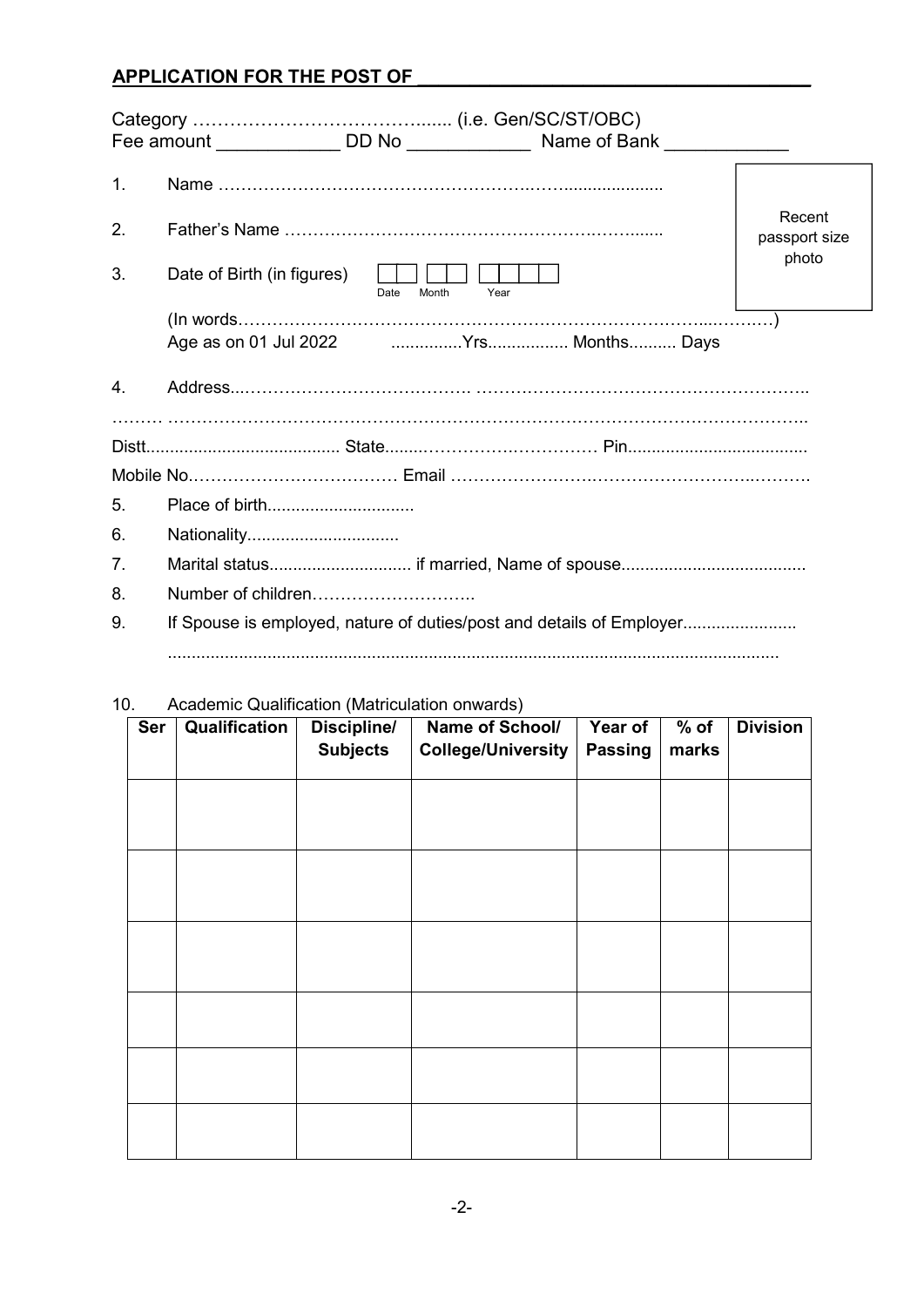#### 11. Professional Qualification

| S.<br>No. | Qualification | <b>Discipline/</b><br><b>Subjects</b> | <b>Name of School</b><br>college | Year of<br>Passing | $%$ of<br>marks |
|-----------|---------------|---------------------------------------|----------------------------------|--------------------|-----------------|
|           |               |                                       |                                  |                    |                 |
|           |               |                                       |                                  |                    |                 |
|           |               |                                       |                                  |                    |                 |
|           |               |                                       |                                  |                    |                 |
|           |               |                                       |                                  |                    |                 |
|           |               |                                       |                                  |                    |                 |
|           |               |                                       |                                  |                    |                 |

#### 12. Proficiency in Languages (starting from mother tongue)

| <b>Ser</b> | Language | <b>Read</b> | <b>Write</b> | <b>Speak</b> |
|------------|----------|-------------|--------------|--------------|
|            |          |             |              |              |
|            |          |             |              |              |
|            |          |             |              |              |

# 13. Hobbies/ Other Area of Interest

- (a) .....................................................
- (b) .....................................................

## 14. Extracurricular Activities (Attach Certificate, if any)

- (a) .....................................................
- (b) .....................................................

### 15. Proficiency in Sports (Attach certificate, if any)

| <b>Ser</b> | <b>Name of Sports</b> | Level of participation<br>School/College/University/State/National | <b>Period</b> |
|------------|-----------------------|--------------------------------------------------------------------|---------------|
|            |                       |                                                                    |               |
|            |                       |                                                                    |               |

16. Details of Work Experience: